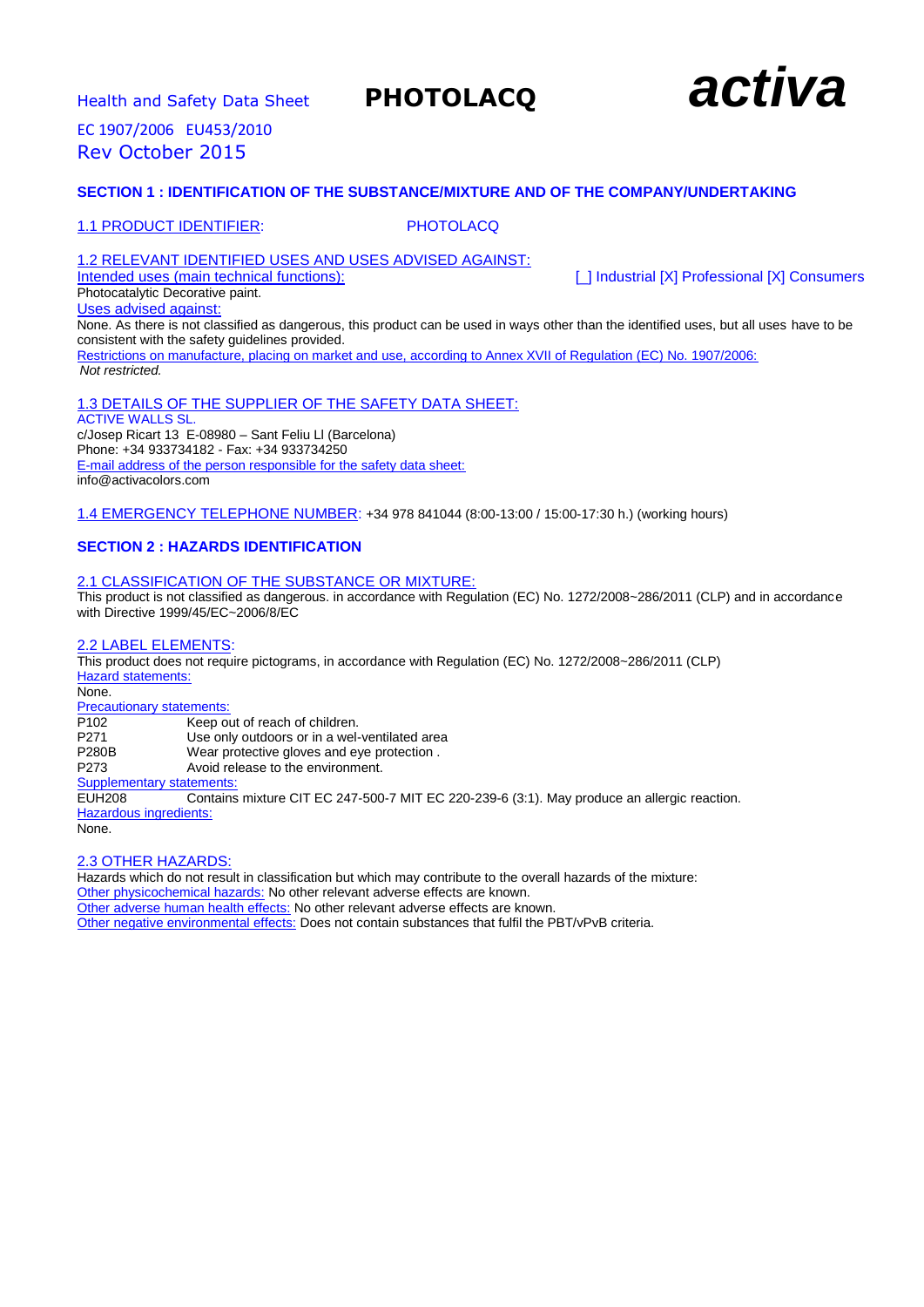

# **SECTION 3 : COMPOSITION/INFORMATION ON INGREDIENTS**

3.1 SUBSTANCES: Not applicable (mixture).

# 3.2 MIXTURES:

This product is a mixture. Chemical description: Mixture of pigments, extenders, resins and additives in aqueous media.

## HAZARDOUS INGREDIENTS:

Substances taking part in a percentage higher than the exemption limit:

| < 0,0015 % Reaction mass of 5-chloro-2-methyl-2H-isothiazolin-3-one [EC 247-500-7] and 2-methyl-2H-isothiazol-3-one [EC 220-239-6] (3:1) |                        |
|------------------------------------------------------------------------------------------------------------------------------------------|------------------------|
| CAS: 55965-84-9 . List No. 611-341-5                                                                                                     | Index No. 613-167-00-5 |
| DSD: T:R23/24/25   C:R34   R43   N:R50-53                                                                                                | $<$ ATP29              |
| CLP: Danger: Acute Tox. (inh.) 3:H331   Acute Tox. (skin) 3:H311   Acute Tox. (oral) 3:H301                                              | < REACH / CLP00        |
| Skin Corr. 1B:H314   Skin Sens. 1A:H317   Aguatic Acute 1:H400   Aguatic Chronic 1:H410                                                  |                        |

Impurities:

Does not contain other components or impurities which will influence the classification of the product. Reference to other sections: For more information, see sections 8, 11, 12 and 16. SUBSTANCES OF VERY HIGH CONCERN (SVHC): List updated by ECHA on 17/12/2014. Substances SVHC subject to authorisation, included in Annex XIV of Regulation (EC) no. 1907/2006: None Substances SVHC candidate to be included in Annex XIV of Regulation (EC) no. 1907/2006: **None** 

# **SECTION 4 : FIRST AID MEASURES**

### 4.1 DESCRIPTION OF FIRST-AID MEASURES AND MAIN SYMPTOMS AND EFFECTS, ACUTE AND DELAYED: 4.2 **TELE**

**LE**Symptoms may occur after exposure, so that in case of direct exposure to the product, when in doubt, or when symptoms persist, seek medical attention. Never give anything by mouth to an unconscious person.

| Route of exposure | Symptoms and effects, acute and delayed                                 | Description of first-aid measures                                                                                                                                                                  |
|-------------------|-------------------------------------------------------------------------|----------------------------------------------------------------------------------------------------------------------------------------------------------------------------------------------------|
| Inhalation:       | Normally does not produce symptoms.                                     | Should there be any symptoms, transfer the<br>person affected to the open air.                                                                                                                     |
| Skin:             | Normally does not produce symptoms.                                     | Remove contaminated clothing. Wash thoroughly<br>the affected area with plenty of cold or lukewarm<br>water and neutral soap, or use a suitable skin<br>cleanser. Do not use solvents or thinners. |
| Eyes:             | Normally does not produce symptoms                                      | Remove contact lenses. Rinse eyes copiously by<br>irrigation with plenty of clean, fresh water, holding<br>the eyelids apart. If irritation persists, consult a<br>physician.                      |
| Ingestion:        | If swallowed in high doses, may cause<br>gastrointestinal disturbances. | If swallowed, seek immediate medical attention<br>Do not induce vomiting, due to the risk of<br>aspiration. Keep the patient at rest.                                                              |

4.3 INDICATION OF ANY IMMEDIATE MEDICAL ATTENTION AND SPECIAL TREATMENT NEEDED: Notes to physician: Treatment should be directed at the control of symptoms and the clinical condition of the patient. Antidotes and contraindications: *There is no specific antidote.*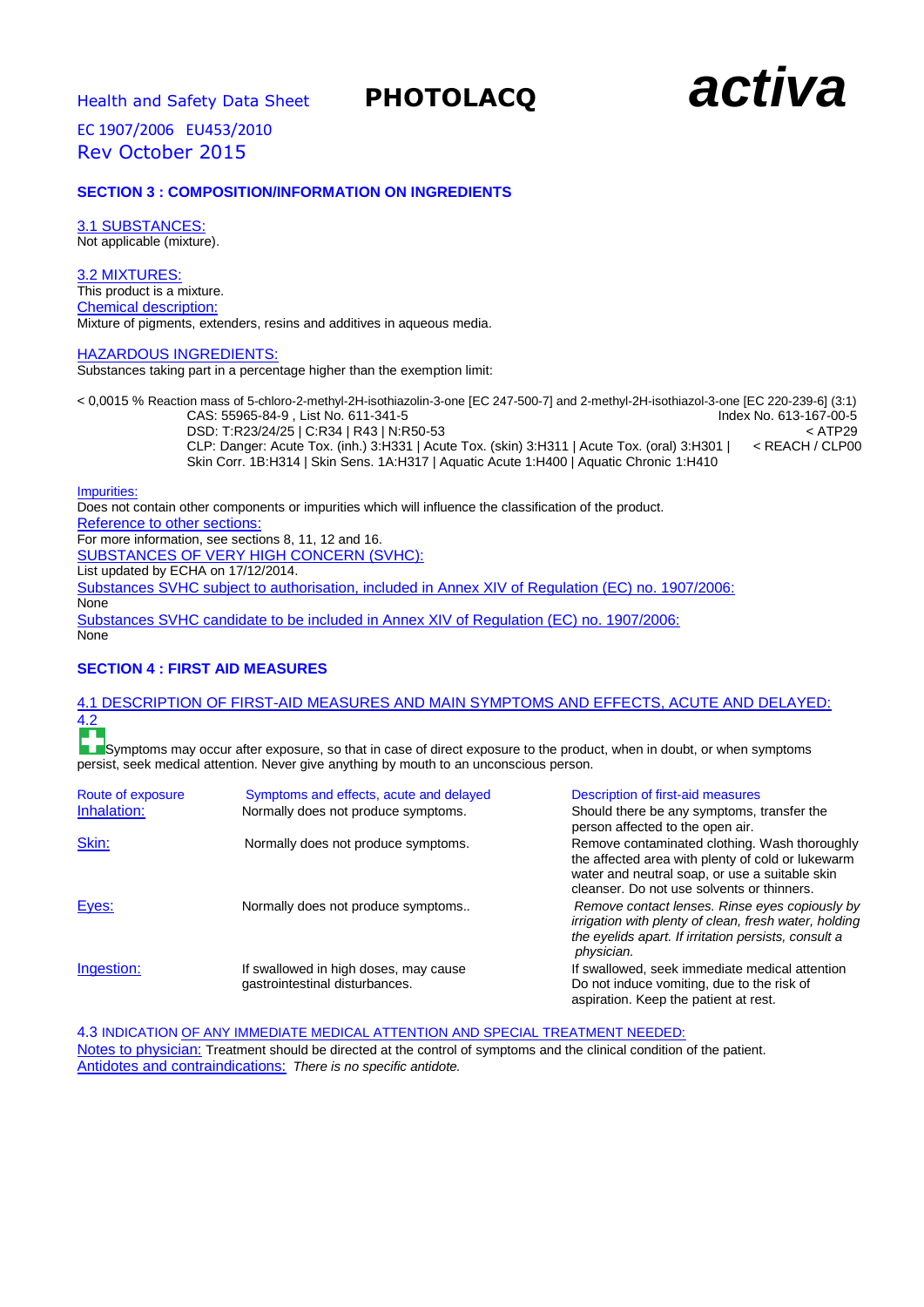

# **SECTION 5 : FIRE-FIGHTING MEASURES**

## 5.1 EXTINGUISHING MEDIA:

In the case of fire in the surroundings, all extinguishing agents are allowed. 5.2 SPECIAL HAZARDS ARISING FROM THE SUBSTANCE OR MIXTURE: Not applicable

5.3 ADVICE FOR FIREFIGHTERS:

Special protective equipment: Depending on magnitude of fire, heat-proof protective clothing may be required, appropriate independent breathing apparatus, gloves, protective glasses or face masks and boots. If the fire-proof protective equipment is not available or not used, combat fire from a sheltered position or at a safe distance. The standard EN469 provides a basic level of protection for chemical incidents.

Other recommendations: Cool with water the tanks, cisterns or containers close to sources of heat or fire. Bear in mind the direction of the wind. Do not allow fire-fighting residue to enter drains, sewers or water courses.

# **SECTION 6 : ACCIDENTAL RELEASE MEASURES**

6.1 PERSONAL PRECAUTIONS, PROTECTIVE EQUIPMENT AND EMERGENCY PROCEDURES:

Avoid direct contact with this product. Avoid breathing vapours. Keep people without protection in opossition to the wind direction. 6.2 ENVIRONMENTAL PRECAUTIONS:

Avoid contamination of drains, surface or subterranean water and soil. In the case of large scale spills or when the product contaminates lakes, rivers or sewages, inform the appropriate authorities in accordance with local regulations.

6.3 METHODS AND MATERIAL FOR CONTAINMENT AND CLEANING UP:

Contain and mop up spills with absorbent materials (sawdust, earth, sand, vermiculite, diatomaceous earth, etc..). Avoid use of solvents.

Keep the remains in a closed container.

6.4 REFERENCE TO OTHER SECTIONS:

For contact information in case of emergency, see section 1.

For information on safe handling, see section 7.

For exposure controls and personal protection measures, see section 8.

For subsequent waste disposal, follow the recommendations in section 13.

# **SECTION 7 : HANDLING AND STORAGE**

# 7.1 PRECAUTIONS FOR SAFE HANDLING:

Comply with the existing legislation on health and safety at work.

General recommendations:

Avoid any type of leakage or escape. Keep the container tightly closed.

Recommendations for the prevention of fire and explosion risks:

*The product is not liable to ignite, deflagrate or explode, and does not sustain the combustion reaction by oxygen from air in the environment in which it is, so it is not included in the scope of Directive 94/9/EC concerning equipment and protective systems intended for use in potentially explosive atmospheres.. Also they are not applicable the provisions of the ITC MIE BT-29 on the detailed requirements for electrical installations in locals with risk of fire or explosion*

Recommendations for the prevention of toxicological risks:

Do not eat, drink or smoke in application and drying areas. After handling, wash hands with soap and water. For exposure controls and personal protection measures, see section 8.

Recommendations for the prevention of environmental contamination:

It is not considered a danger to the environment. In the case of accidental spillage, follow the instructions indicated in section 6.

# 7.2 CONDITIONS FOR SAFE STORAGE, INCLUDING ANY INCOMPATIBILITIES:

Prevent unauthorized access. Keep out of reach of children. Keep away from sources of heat. If possible, avoid direct contact with sunlight. In order to avoid leakages, the containers, after use, should be closed carefully and placed in a vertical position. For more information, see section 10.

Class of store :<br>
Maximum storage period :<br>
Maximum storage period :<br>
12. months Maximum storage period : Temperature interval : min: 5. °C, max: 40. °C (recommended). Incompatible materials: Keep away from oxidixing agents, from strongly alkaline and strongly acid materials. Type of packaging: Type of packaging: According to current legislation. Limit quantity (Seveso III): Directive 96/82/EC~2003/105/EC:

Lower threshold: 50 tons , Upper threshold: 200 tons

7.3 SPECIFIC END USES:

For the use of this product do not exist particular recommendations apart from that already indicated.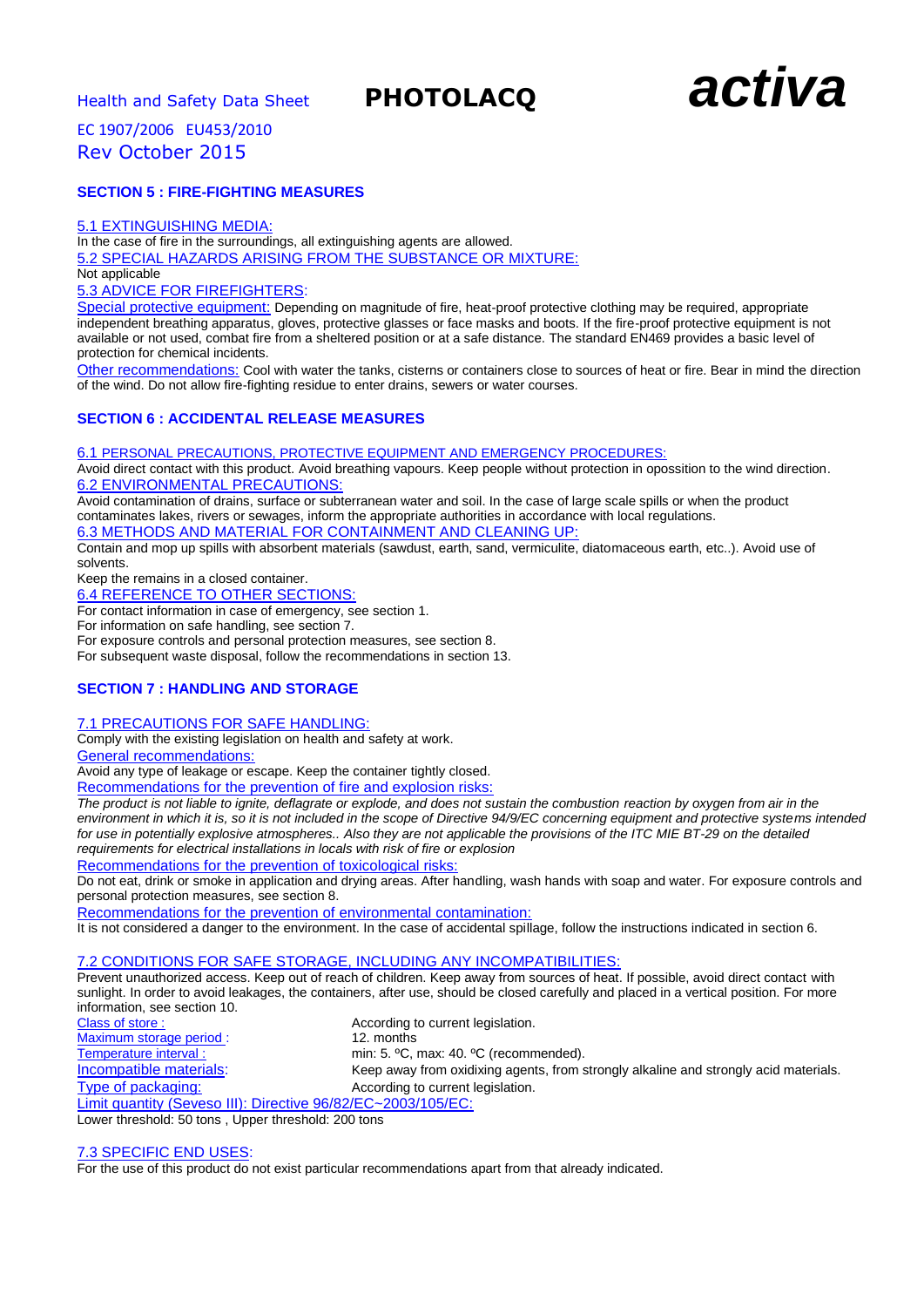

# **SECTION 8 : EXPOSURE CONTROLS/PERSONAL PROTECTION**

# 8.1 CONTROL PARAMETERS:

If a product contains ingredients with exposure limits, may be necessary a personnel monitoring, work place or biological, to determine the effectiveness of the ventilation or other control measures and/or the necessity to use respiratory protective equipment. Reference should be made to EN689, EN14042 and EN482 standard concerning methods for assesing the exposure by inhalation to chemical agents, and exposure to chemical and biological agents. Reference should be also made to national guidance documents for methods for thedetermination of dangerous substances.

| OCCUPATIONAL EXPOSURE LIMIT VALUES (TLV)        |      |                |           |           |       |                     |
|-------------------------------------------------|------|----------------|-----------|-----------|-------|---------------------|
| AGCIH 2011:                                     | Year | TI V-TWA       |           | TI V-STFI |       | <b>Observations</b> |
|                                                 |      | ppm            | ma/m3 ppm |           | ma/m3 |                     |
| Mixture CIT EC 247-500-7 MIT EC 220-239-6 (3:1) |      | $\blacksquare$ | ገ በጸበ -   |           | 0.23  | Recommended         |

TLV - Threshold Limit Value, TWA - Time Weighted Average, STEL - Short Term Exposure Limit.

BIOLOGICAL LIMIT VALUES: Not stablished

# DERIVED NO-EFFECT LEVEL (DNEL):

Derived no-effect level (DNEL) is a level of exposure that is considered safe, derived from toxicity data according to specific guidances included in REACH. DNEL values may differ from a occupational exposure limit (OEL) for the same chemical. OEL values may come recommended by a particular company, a government regulatory agency or an organization of experts. Although considered protective of health, the OEL values are derived by a process different of REACH.

| Derived no-effect level, workers:<br>- Systemic effects, acute and chronic:<br>Mixture CIT EC 247-500-7 MIT EC 220-239-6 (3:1)                                                    | <b>DNEL</b> Inhalation<br>mg/m3 | <b>DNEL Cutaneous</b><br>mg/kg bw/d       | <b>DNEL Oral</b><br>mg/kg bw/d            |
|-----------------------------------------------------------------------------------------------------------------------------------------------------------------------------------|---------------------------------|-------------------------------------------|-------------------------------------------|
| Derived no-effect level, workers:<br>- Local effects, acute and chronic:<br>Mixture CIT EC 247-500-7 MIT EC 220-239-6 (3:1)                                                       | <b>DNEL</b> Inhalation<br>mg/m3 | <b>DNEL Cutaneous</b><br>mg/cm2           | <b>DNEL Eyes</b><br>mg/cm2                |
| Derived no-effect level, general population:<br>- Systemic effects, acute and chronic:<br>Mixture CIT EC 247-500-7 MIT EC 220-239-6 (3:1)                                         | <b>DNEL Inhalation</b><br>mg/m3 | <b>DNEL Cutaneous</b><br>mg/kg bw/d       | <b>DNEL Oral</b><br>mg/kg bw/d            |
| Derived no-effect level, general population:<br>- Local effects, acute and chronic:<br>Mixture CIT EC 247-500-7 MIT EC 220-239-6 (3:1)                                            | <b>DNEL</b> Inhalation<br>mg/m3 | <b>DNEL Cutaneous</b><br>mq/cm2           | <b>DNEL Eyes</b><br>mg/cm2                |
| (-) - DNEL not available (without data of registration REACH).                                                                                                                    |                                 |                                           |                                           |
| PREDICTED NO-EFFECT CONCENTRATION (PNEC):                                                                                                                                         |                                 |                                           |                                           |
| Predicted no-effect concentration, aquatic organisms: PNEC Fresh water<br>- Fresh water, marine water and intermitent release:<br>Mixture CIT EC 247-500-7 MIT EC 220-239-6 (3:1) | mq/1                            | <b>PNEC Marine PNEC</b><br>mg/l           | Intermittent<br>mq/l                      |
| - Wastewater treatment plants (STP) and sediments in<br>fresh- and marine water:<br>Mixture CIT EC 247-500-7 MIT EC 220-239-6 (3:1)                                               | <b>PNEC STP</b><br>mg/1         | <b>PNEC Sediments</b><br>mg/kg dry weight | <b>PNEC Sediments</b><br>mg/kg dry weight |
| Predicted no-effect concentration, terrestrial organisms: PNEC Air<br>- Air, soil and effects for predators and humans:<br>Mixture CIT EC 247-500-7 MIT EC 220-239-6 (3:1)        | mg/m3                           | <b>PNEC Soil</b><br>mg/kg dry weight      | <b>PNEC Oral</b><br>mg/kg bw/d            |

(-) - PNEC not available (without data of registration REACH).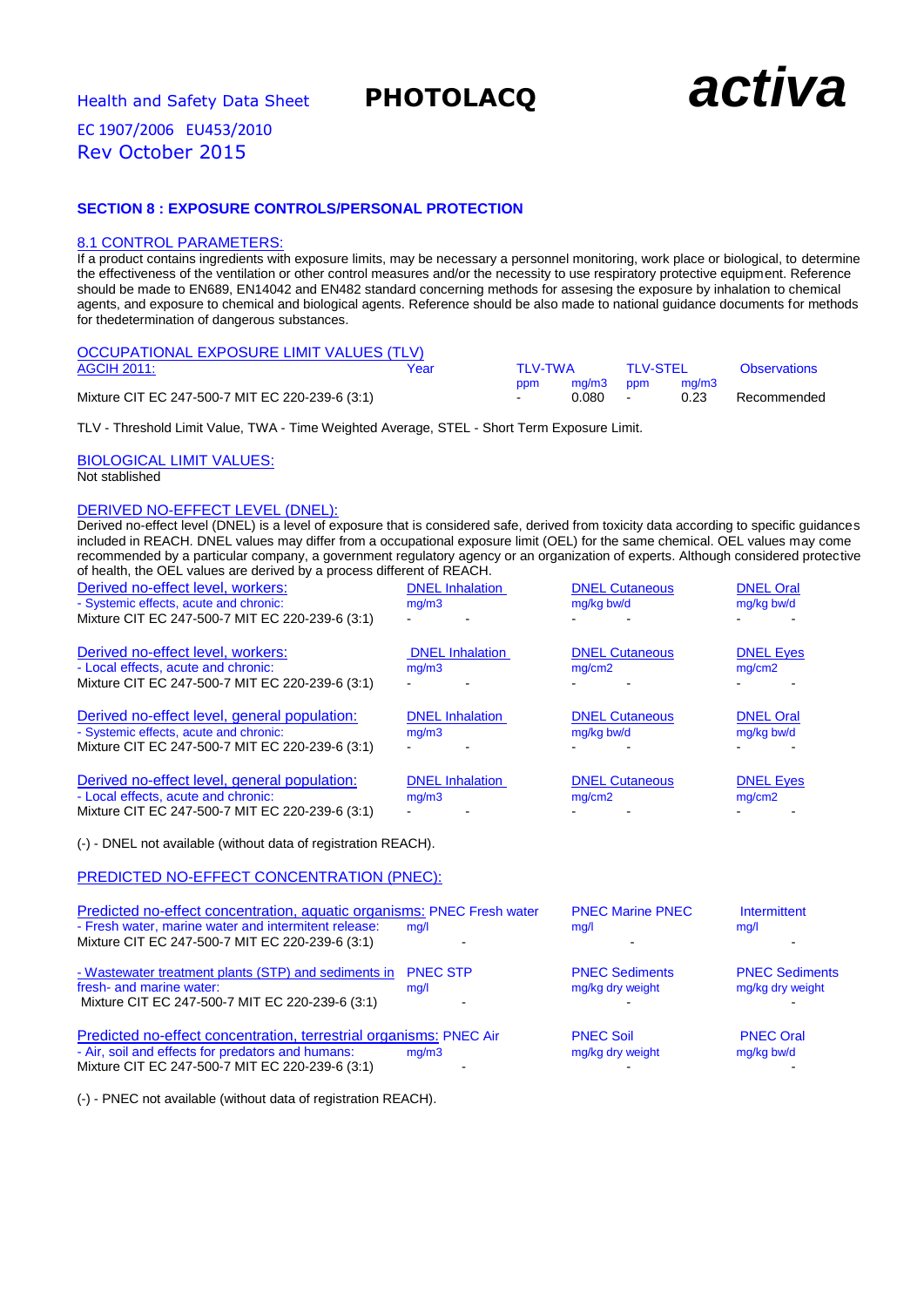**Health and Safety Data Sheet PHOTOLACQ and Safety Data Sheet PHOTOLACQ** 

# 8.2 EXPOSURE CONTROLS:

# ENGINEERING MEASURES:



Provide adequate ventilation. Where reasonably practicable, this should be achieved by the use of local exhaust ventilation and good general extraction.

### Protection of respiratory system:

Protection of eyes and face: It is recommended to dispose of water taps or sources with clean water close to the working area. Protection of hands and skin: It is recommended to dispose of water taps or sources with clean water close to the working area. Barrier creams may help to protect the exposed areas of the skin. Barrier creams should not be applied once exposure has occurred.

# OCUPATIONAL EXPOSURE CONTROLS: Directive 89/686/EEC~96/58/EC:

As a general measure on prevention and safety in the work place, we recommend the use of a basic personal protection equipment (PPE), with the corresponding EC marking. For more information on personal protective equipment (storage, use, cleaning, maintenance, type and characteristics of the PPE, protection class, marking, category, CEN norm, etc..), you should consult the informative brochures provided by the manufacturers of PPE.

### Mask: No.

Goggles: Safety goggles designed to protect against liquid splashes, with suitable lateral protection (EN166). Clean daily and disinfect at regular intervals in accordance with the instructions of the manufacturer.

### Face shield: No.

Gloves: *Use suitable protective rubber or PVC gloves (EN374), when the product is handled for prolonged periods. When you only expects a short contact, it is recommended to use gloves with a protection level 2 or higher, with a breakthrough time >30 min. The breakthrough time of the selected glove material should be in accordance with the pretended period of use. There are several*  factors (for example, temperature), they do in practice the period of use of a protective gloves resistant against chemicals is clearly *lower than the established standard EN374. Do not use PVA gloves as PVA does not resist water. The gloves should be immediately replaced when any sign of degradation is noted.*

Boots: No.

Apron: No.

Clothing: No.

Thermal hazards:

*Not applicable (the product is handled at room temperature).*

# ENVIRONMENTAL EXPOSURE CONTROLS:

Avoid any spillage in the environment. Avoid any release into the atmosphere.

Spills on the soil: Prevent contamination of soil.

Spills in water: Do not allow to escape into drains, sewers or water courses.

Emissions to the atmosphere: Because of volatility, emissions to the atmosphere while handling and use may result. Avoid any release into the atmosphere.

VOC (product ready for use\*): It is applicable the Directive 2004/42/EC, on the limitation of emissions of volatile compounds due to the use of organic solvents: PAINTS AND VARNISHES (defined in the Directive 2004/42/EC, Annex I.1): Emission subcategory a) Matt coating for interior walls and ceilings, water-borne. VOC (product ready for use\*) (Producto listo al uso.) : 18.6 g/l\* (VOC max. 30. g/l\* starting from 01.01.2010).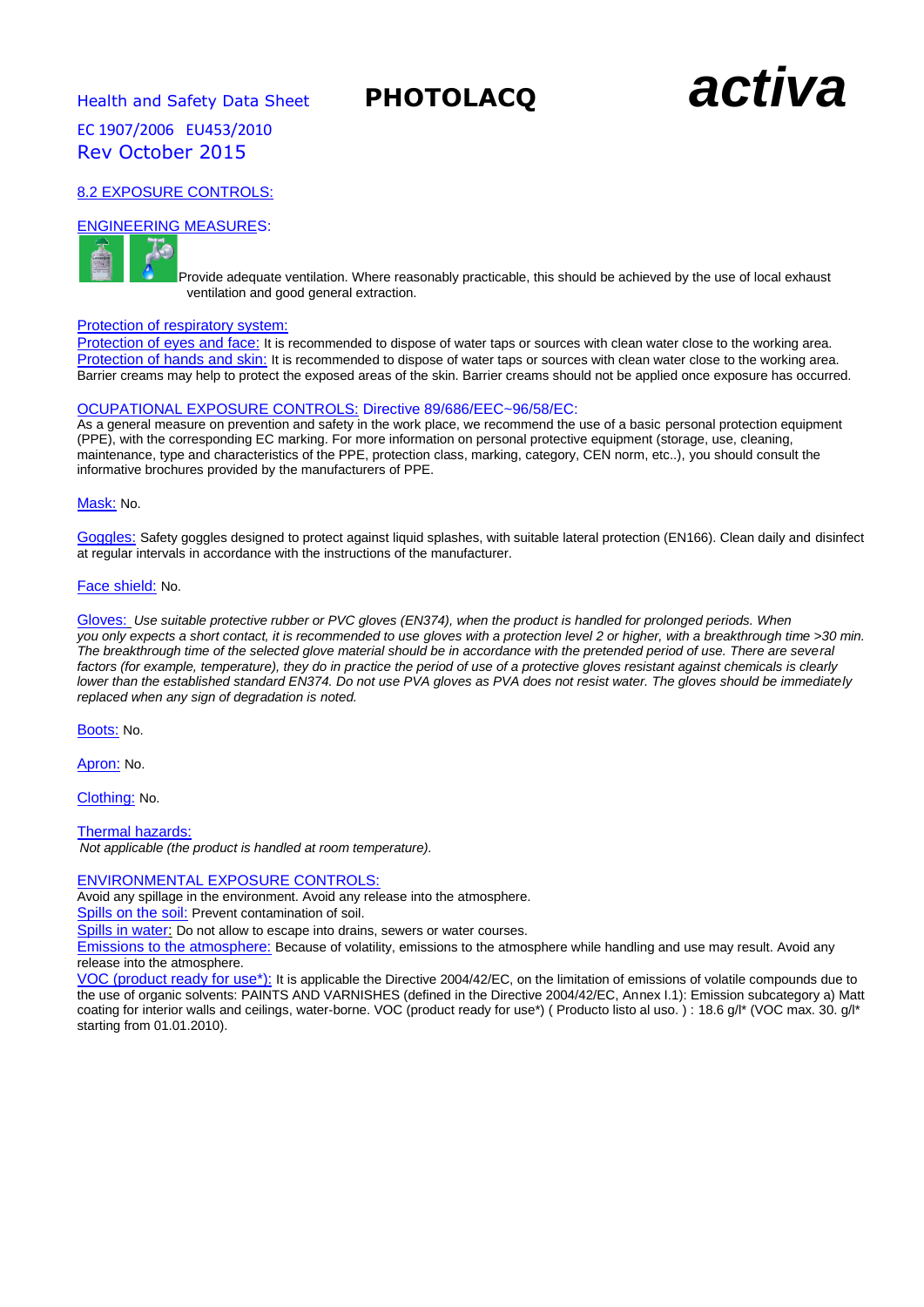# **Health and Safety Data Sheet PHOTOLACQ activa**

# EC 1907/2006 EU453/2010 Rev October 2015

# **SECTION 9 : PHYSICAL AND CHEMICAL PROPERTIES**

### 9.1 INFORMATION ON BASIC PHYSICAL AND CHEMICAL PROPERTIES:

Appearance - Physical state : Viscous Liquid. - Colour : White.<br>- Odour : White.<br>Character : Character : Character : Character : Character : Character : Character : Character : Character : Ch - Odour threshold : Not available (mixture). pH-value<br>- pH : Change of state - Melting point :<br>
- Initial boiling point :<br>
- Initial boiling point : Density<br>- Relative density : **Stability** - Decomposition temperature : Not available Viscosity: - Viscosity (flow time) : Not available Volatility: - Vapour pressure : 17.3 mmHg at 20ºC - Vapour pressure : Solubility(ies) - Solubility in water: :<br>
- Solubility in oils and fats:<br>
- Solubility in oils and fats:<br>
Mot available - Solubility in oils and fats: Flammability: - Flash point : 98 ºC Explosive properties: Not available. Oxidizing properties: *Not classified as oxidizing product.* 9.2 OTHER INFORMATION:

- VOC (supply) :

Characteristic

8.2+1 at 20 °C

 $> 100.$  <sup>o</sup>C at 760 mmHg

1.533 at 20/4<sup>°</sup>C Relative water

- Autoignition temperature : Not applicable (do not support combustion).

- Heat of combustion : 835 Kcal/kg<br>
- Solids : 62.9 % Wei 62.9 % Weight<br>1..2 % Weight - VOC (supply) : *1..2* % Weight

The values indicated do not always coincide with product specifications. The data for the product specifications can be found in the technical data sheet of the same. For additional information concerning physical and chemical properties related to safety and environment, see sections 7 and 12.

# **SECTION 10 : STABILITY AND REACTIVITY**

10.1 REACTIVITY: Corrosivity to metals: It is not corrosive to metals. Pyrophorical properties: It is not pyrophoric. 10.2 CHEMICAL STABILITY: Stable under recommended storage and handling conditions. 10.3 POSSIBILITY OF HAZARDOUS REACTIONS: Possible dangerous reaction with acids. 10.4 CONDITIONS TO AVOID: Light: If possible, avoid direct contact with sunlight. Air: Not applicable. Pressure: Not applicable. Shock: Not applicable. 10.5 INCOMPATIBLE MATERIALS: Keep away from oxidixing agents, from strongly alkaline and strongly acid materials. 10.6 HAZARDOUS DECOMPOSITION PRODUCTS: As consequence of thermal decomposition, hazardous products may be produced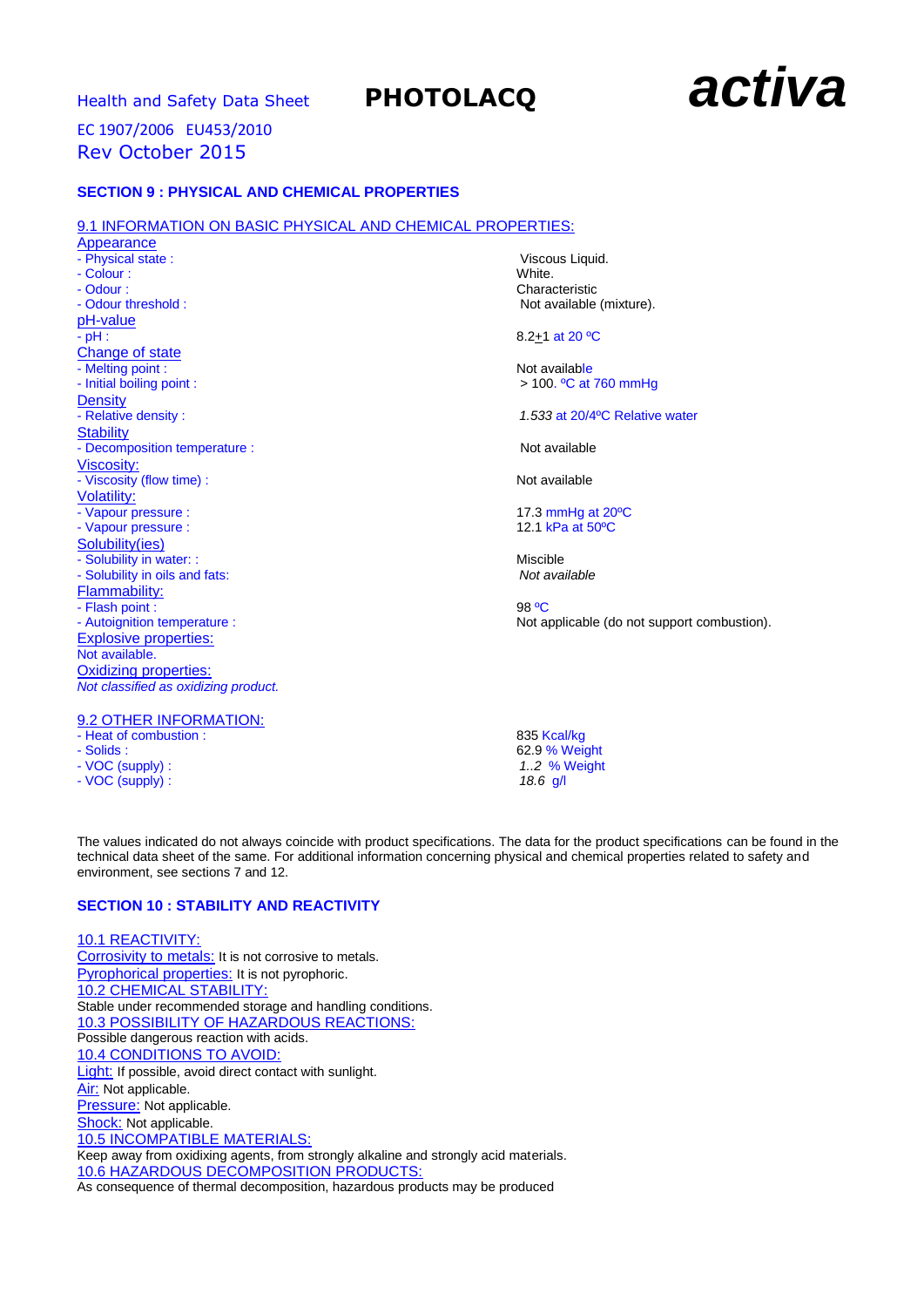# **Health and Safety Data Sheet PHOTOLACQ actival**

contact with eyes (based on available data, the

contact (based on available data, the classification

*classification criteria are not met).*

*criteria are not met).*

inhalation (based on available data, the *classification criteria are not met).*

# EC 1907/2006 EU453/2010 Rev October 2015

# **SECTION 11 : TOXICOLOGICAL INFORMATION**

No experimental toxicological data on the preparation is available. The toxicological classification for these mixture has been carried out by using the conventional calculation method of the Regulation (EC) No. 1272/2008~286/2011 (CLP).

| 11.1 INFORMATION ON TOXICOLOGICAL EFFECTS:                       |                       |                        |                                          |                                                      |
|------------------------------------------------------------------|-----------------------|------------------------|------------------------------------------|------------------------------------------------------|
| <b>ACUTE TOXICITY:</b>                                           |                       |                        |                                          |                                                      |
| Dose and lethal concentrations                                   |                       | <b>DL50 (OECD 401)</b> | <b>DL50 (OECD 402)</b>                   | <b>CL50 (OECD 403)</b>                               |
| for individual ingredients :                                     |                       | mg/kg oral             | mg/kg cutaneous                          | mg/m3.4h inhalation                                  |
| Mixture CIT EC 247-500-7 MIT EC 220-239-6 (3:1)                  |                       | 67 Rat                 | 140. Rat                                 | >1230. Rat                                           |
| No observed adverse effect level                                 |                       |                        |                                          |                                                      |
| Not available                                                    |                       |                        |                                          |                                                      |
| Lowest observed adverse effect level                             |                       |                        |                                          |                                                      |
| Not available                                                    |                       |                        |                                          |                                                      |
| <b>INFORMATION ON LIKELY ROUTES OF EXPOSURE: Acute toxicity:</b> |                       |                        |                                          |                                                      |
| Routes of exposure                                               | <b>Acute toxicity</b> | Cat.                   | Main effects, acute and/or delayed       |                                                      |
| Inhalation:                                                      | ETA > 20000 mg/m3     |                        |                                          | Not classified as a product with acute toxicity if   |
| Not classified                                                   |                       |                        |                                          | inhaled (based on available data, the classificatior |
|                                                                  |                       |                        | criteria are not met).                   |                                                      |
| Skin:                                                            | $ETA > 2000$ mg/kg    |                        |                                          | Not classified as a product with acute toxicity in   |
| Not classified                                                   |                       |                        |                                          | contact with skin (based on available data, the      |
|                                                                  |                       |                        | classification criteria are not met).    |                                                      |
| Eyes:<br>Not classified                                          | Not available         |                        | eye contact (lack of data).              | Not classified as a product with acute toxicity by   |
| Ingestion:                                                       | $ETA > 5000$ mg/kg    |                        |                                          | Not classified as a product with acute toxicity if   |
| Not classified                                                   |                       |                        | swallowed (based on available data, the  |                                                      |
|                                                                  |                       |                        | classification criteria are not met).    |                                                      |
| <b>CORROSION / IRRITATION / SENSITISATION:</b>                   |                       |                        |                                          |                                                      |
| Danger class                                                     | <b>Target organs</b>  | Cat.                   | Main effects, acute and/or delayed       |                                                      |
| <b>Respiratory corrosion/irritation:</b>                         |                       |                        |                                          | Not classified as a product corrosive or irritant by |
| Not classified                                                   |                       |                        | inhalation (based on available data, the |                                                      |
|                                                                  |                       |                        | classification criteria are not met).    |                                                      |
| Skin corrosion/irritation:                                       |                       |                        |                                          | Not classified as a product corrosive or irritant in |
| Not classified                                                   |                       |                        |                                          | contact with skin (based on available data, the      |
|                                                                  |                       |                        | classification criteria are not met).    |                                                      |
| Serious eye damage/irritation:                                   |                       |                        |                                          | Not classified as a product corrosive or irritant in |
| Not classified                                                   |                       |                        |                                          | contact with eyes (based on available data, the      |

Respiratory sensitisation: - *Not classified as a product sensitising by*

Skin sensitisation: - *Not classified as a product sensitising by skin* 

Contains mixture CIT EC 247-500-7 MIT EC 220-239-6 (3:1). May produce an allergic reaction

| <b>ASPIRATION HAZARD:</b> |               |      |                                          |
|---------------------------|---------------|------|------------------------------------------|
| Danger class              | Target organs | Cat. | Main effects, acute and/or delayed       |
| <b>Aspiration hazard:</b> |               |      | Not classified as a product hazardous by |
| Not classified            |               |      | aspiration (based on available data, the |
|                           |               |      | classification criteria are not met).    |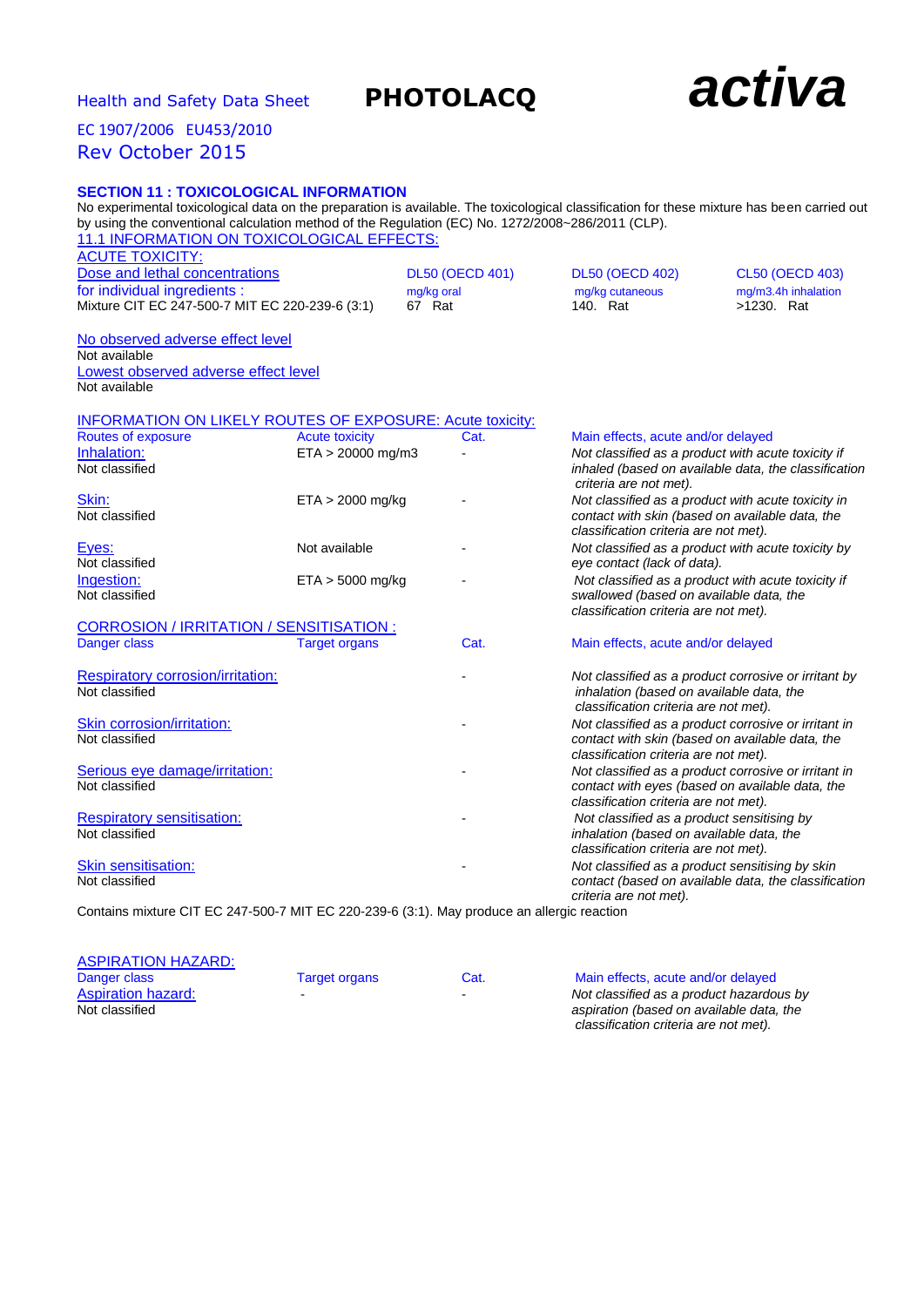

# DELAYED AND IMMEDIATE EFFECTS AS WELL AS CHRONIC EFFECTS FROM SHORT AND LONG-TERM EXPOSURE:

Routes of exposure: Not available. Short-term exposure: Not available. Long-term or repeated exposure: Not available. INTERACTIVE EFFECTS: Not available. INFORMATION ABOUT TOXICOCINETICS, METABOLISM AND DISTRIBUTION: Dermal absorption: Not available. Basic toxicokinetics: Not available.

ADDITIONAL INFORMATION:

Not available.

# **SECTION 12 : ECOLOGICAL INFORMATION**

No experimental ecotoxicological data on the preparation as such is available. The ecotoxicological classification for these mixture has been carried out by using the conventional calculation method of the Regulation (EC) No. 1272/2008~286/2011 (CLP).

12.1 TOXICITY: Acute toxicity in aquatic environment CL50 (OECD 203) CE50 (OECD 202) CE50 (OECD 201) for individual ingredients : mg/l.96hours mg/l.96hours mg/l.48hours mg/l.48hours mg/l.72hours mg/l.72hours mg/<br>Mixture CIT EC 247-500-7 MIT EC 220-239-6 (3:1) 0.19 0.19 Fishes 0.16 Daphnia 0.018 Algae Mixture CIT EC 247-500-7 MIT EC 220-239-6 (3:1) 0.19

No observed effect concentration Not available Lowest observed effect concentration Not available

12.2 PERSISTENCE AND DEGRADABILITY: *Not available.*

12.3 BIOACCUMULATIVE POTENTIAL: Not available.

12.4 MOBILITY IN SOIL: Not available.

12.5 RESULTS OF PBT AND VPVB ASSESMENT: Annex XIII of Regulation (EC) no. 1907/2006: *Does not contain substances that fulfil the PBT/vPvB criteria.*

# 12.6 OTHER ADVERSE EFFECTS:

Ozone depletion potential: *Not dangerous for the ozone layer.*. Photochemical ozone creation potential: *It does not contribute to the formation of ozone in the troposphere*. Earth global warming potential: *In case of fire or incineration liberates CO2.* Endocrine disrupting potential: No

# **SECTION 13 : DISPOSAL CONSIDERATIONS**

# 13.1 WASTE TREATMENT METHODS: Directive 2008/98/EC:

Take all necessary measures to prevent the production of waste whenever possible. Analyse possible methods for revaluation or recycling.Do not discharge into drains or the environment, dispose of at an authorised waste collection point. Waste should be handled and disposed of in accordance with current local and national regulations. For exposure controls and personal protection measures, see section<sup>8</sup>.

Disposal of empty containers: Directive 94/62/EC~2005/20/EC, Decision 2000/532/EC:

Emptied containers and packaging should be disposed of in accordance with currently local and national regulations. The classification of packaging as hazardous waste will depend on the degree of empting of the same, being the holder of the residue responsible for their classification, )in accordance with Chapter 15 01 of Decision 2000/532/EC, and forwarding to the appropriate final destination. With contaminated containers and packaging, adopt the same measures as for the product in itself.

Procedures for neutralising or destroying the product:

Authorised landfill in accordance with local regulations.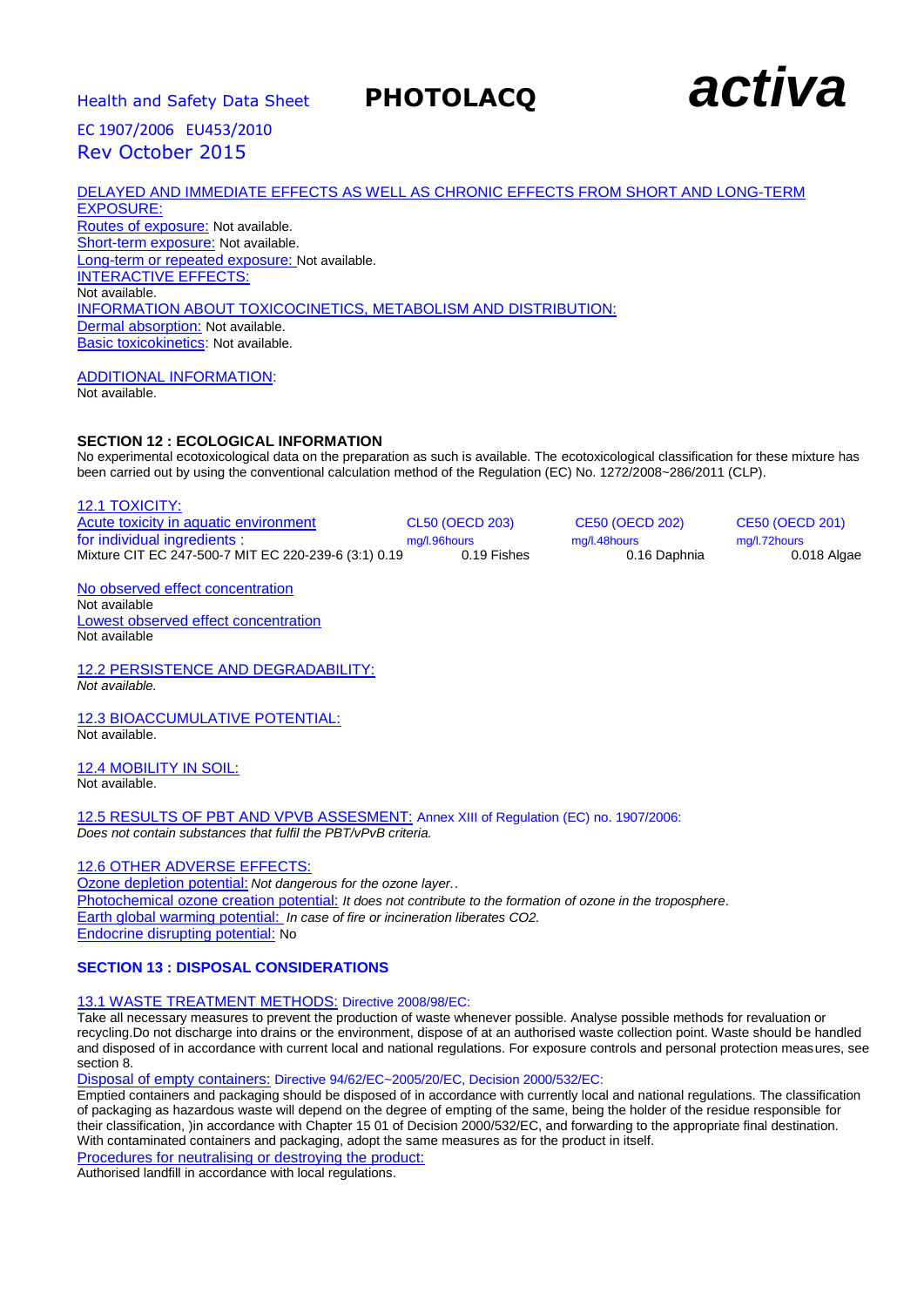

# **SECTION 14 : TRANSPORT INFORMATION**

14.1 UN NUMBER: Not applicable 14.2 UN PROPER SHIPPING NAME: Not applicable 14.3 TRANSPORT HAZARD CLASS(ES) AND PACKING GROUP: 14.4 Transport by road (ADR 2013) and Transport by rail (RID 2013): Not reglamented

Transport by sea (IMDG 35-10): Not reglamented

Transport by air (ICAO/IATA 2012): Not reglamented

Transport by inland waterways (ADN): Free.

14.5 ENVIRONMENTAL HAZARDS: Not applicable (not classified as hazardous for the environment).

# 14.6 SPECIAL PRECAUTIONS FOR USER:

*Ensure that persons transporting the product know what to do in case of accident or spill. Always transport in closed containers that are in a vertical position and sure.*

14.7 TRANSPORT IN BULK ACCORDING TO ANNEX II OF MARPOL 73/78 AND THE IBC CODE: Not applicable.

# **SECTION 15 : REGULATORY INFORMATION**

15.1 EU SAFETY, HEALTH AND ENVIRONMENTAL REGULATIONS/LEGISLATION SPECIFIC:

The regulations applicable to this product generally are listed throughout this material safety data sheet.

Restrictions on manufacture, placing on market and use: See section 1.2

Control of the risks inherent in major accidents (Seveso III): See section 7.2

Tactile warning of danger: Not applicable (the classification criteria are not met).

Child safety protection: Not applicable (the classification criteria are not met).

VOC information on the label:

Contains VOC max.19 g/l - The limit value 2004/42/CE-IIA cat. a) for the product ready for use is VOC max. 30. g/l (2010).

OTHER REGULATIONS:

Not available

15.2 CHEMICAL SAFETY ASSESSMENT: Not applicable (mixture).